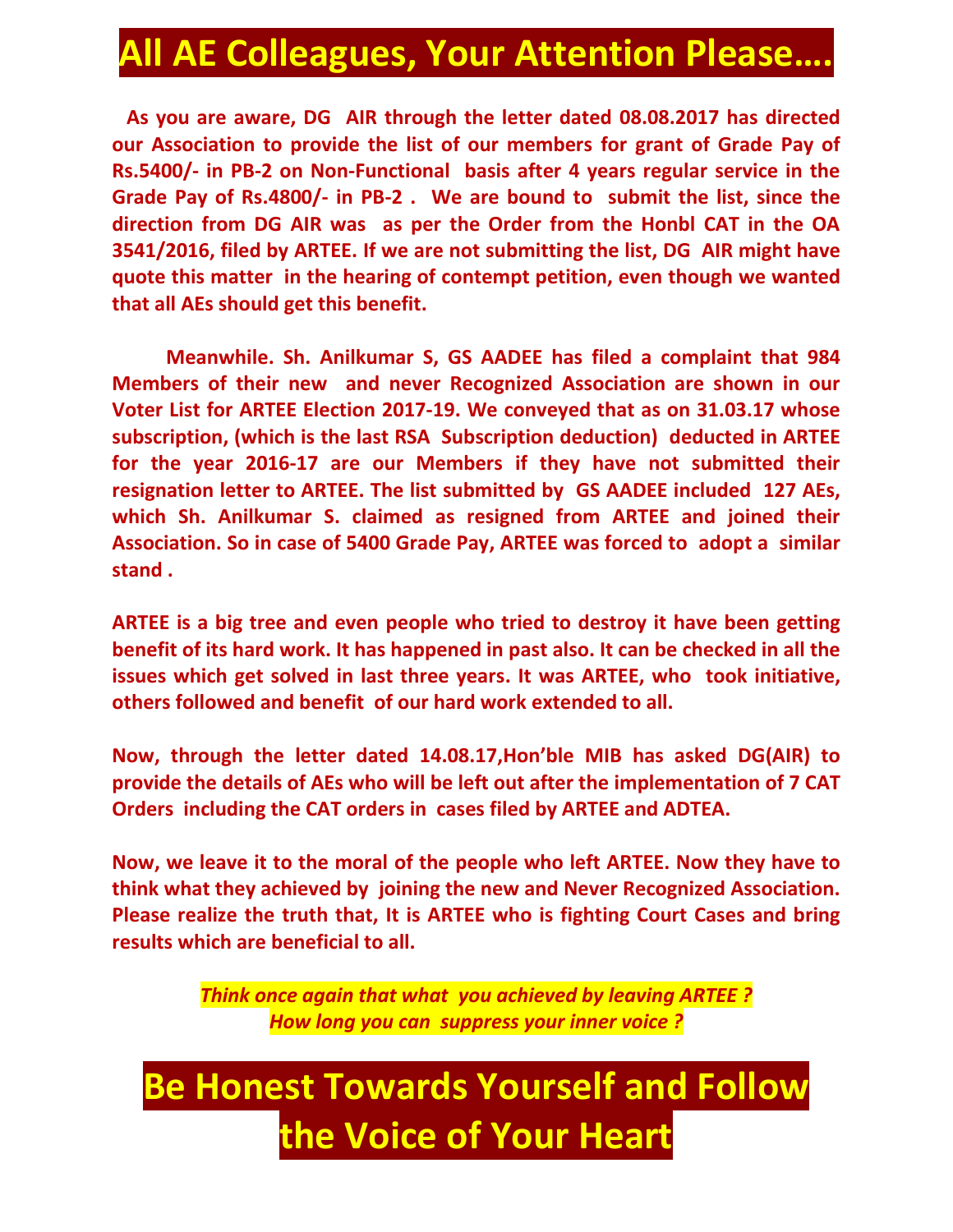## PRASAR BHARATI India's Public Service Broadcaster DIRECTORATE GENERAL : ALL INDIA RADIO **AKASHVANI BHAWAN: NEW DELHI**

## No. 8/9/2016-S.IV(B) (Vol. II)/  $\zeta$ /

August 14, 2017

Implementation of order dated 8/12/2016 of Hon'ble PB, CAT, New Delhi Subject: in OA No. 3541/2016 filed by ARTEE  $\&$  order dated 19/12/2016 in OA No. 4130/2016 filed by ADTEA regarding grant of Grade Pay of Rs. 5400/- in PB-2 on Non-Functional basis to their members (AEs) after 4 years of regular service in Grade Pay of Rs. 4800/- in PB-2.

The Ministry of I&B vide letter No. 515/63/2016-BA(E) dated 2/8/2017 has conveyed their approval for grant of Non Functional Upgradation in Grade Pay of Rs. 5400/- after 4 years of regular service in Grade Pay of Rs. 4800/- (PB-2), to only the applicants of OA No. 3541/2016 (ARTEE) and OA No. 4130/2016 (ADTEA).

 $\overline{2}$ . This Directorate is implementing orders of Hon'ble Tribunal. Since the directions of Hon'ble Tribunal are to grant the NFU to the applicants only, there may be some AEs who were not members of either of the Associations (ARTEE & ADTEA). In order to extend the same benefit to such AEs who have not gone to Court or not a member of any Association, Directorate needs details of such officers to arrive at the financial implications, which needs to be forwarded to the Ministry of I&B. In view of this, all Zonal Heads are requested to collect data from all HOOs of AIR & Doordarshan, in respect of such AEs who were not a member of ARTEE or ADTEA and whose subscription has not been deducted as on 7/10/2016 and 14/12/2016 respectively. The compiled lists may be sent to this Directorate latest by 28/8/2017.

Shukla)

Deputy Director Administration (E)

 $To:$ 

The ADG(E) (EZ), All India Radio & Doordarshan, Akashvani Bhawan, 4<sup>th</sup> Floor, Eden Gardens, Kolkata-700001

The ADG (E) (WZ), All India Radio & Doordarshan, Old CGO Building, 101, M.K. Road, Mumbai - 400020